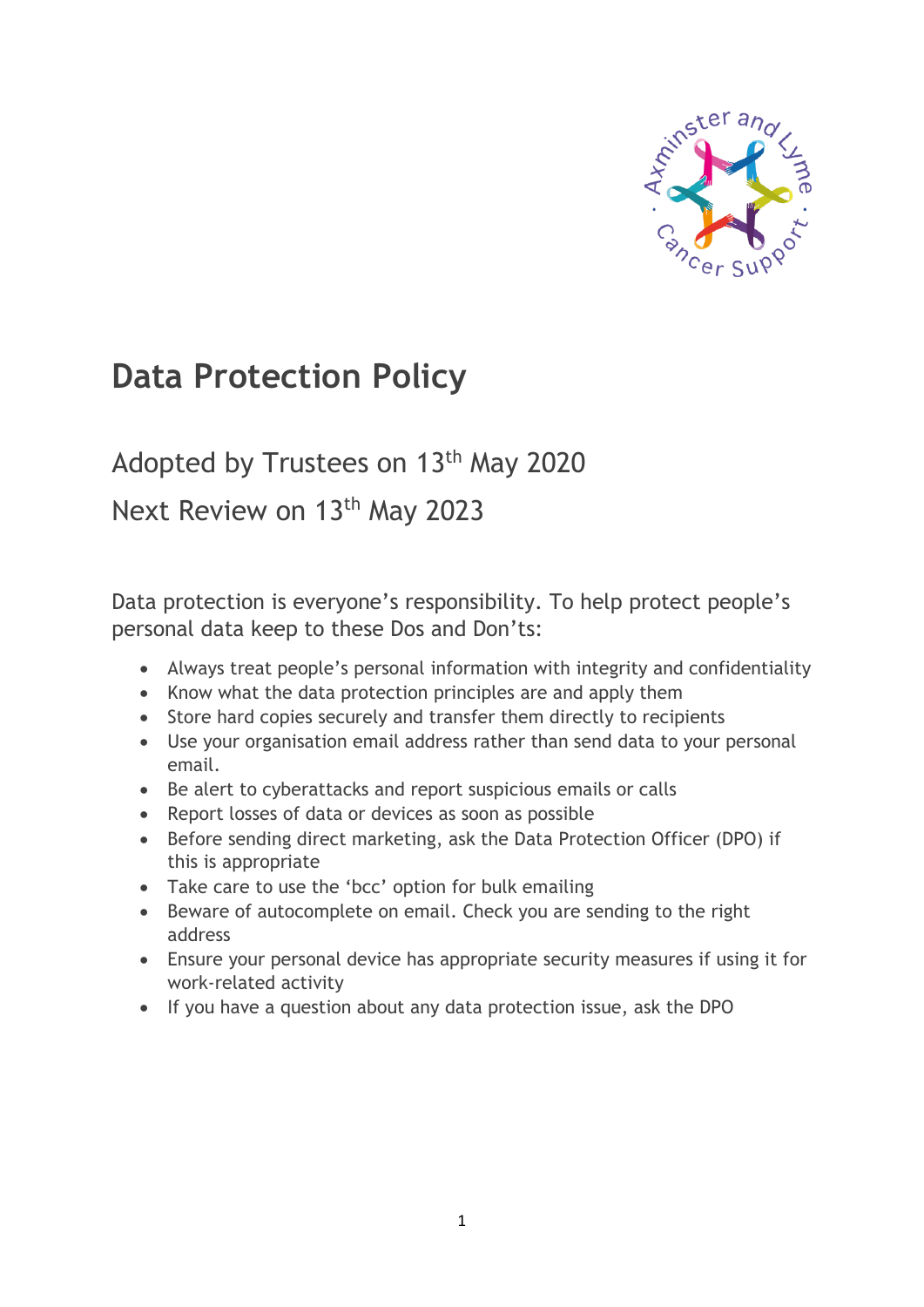# **Policy**

This policy sets out how Axminster and Lyme Cancer Support protects personal data that we process.

The security and management of data is important to ensure that we can function effectively and successfully for the benefit of our members and for the community and voluntary sector.

It is essential that people's privacy is protected through the lawful and appropriate use and handling of their personal information. The use of all personal data by Axminster and Lyme Cancer Support is governed by:

- The General Data Protection Regulation (GDPR)
- The UK Data Protection Act 2018 (DPA)

Every member of Axminster and Lyme Cancer Support has a responsibility to adhere to the Data Protection Principles outlined in the GDPR, and to this Data Protection Policy.

If you have a question about this Data Protection Policy or an area of concern about data protection matters, please contact our Data Protection Officer (DPO). **The DPO is Donna Drew.**

#### **Data Protection Principles**

There are six Data Protection Principles defined in Article 5 of the GDPR. These require that all personal data be:

- processed in a lawful, fair and transparent manner
- collected only for specific, explicit and limited purposes ('purpose limitation')
- adequate, relevant and not excessive ('data minimisation')
- accurate and kept up-to-date where necessary
- kept for no longer than necessary ('retention')
- handled with appropriate security and confidentiality.

We are committed to upholding the Data Protection Principles. All personal data under our control must be processed in accordance with these principles.

# **Lawful Processing**

- 1. All processing of personal data must meet one of the six lawful bases defined in Article 6(2) of the GDPR:
	- Where we have the consent of the data subject
	- Where it is in our legitimate interests and this is not overridden by the rights and freedoms of the data subject
	- Where necessary to meet a legal obligation
	- Where necessary to fulfil a contract, or pre-contractual obligations
	- Where we are protecting someone's vital interests
	- Where we are fulfilling a public task, or acting under official authority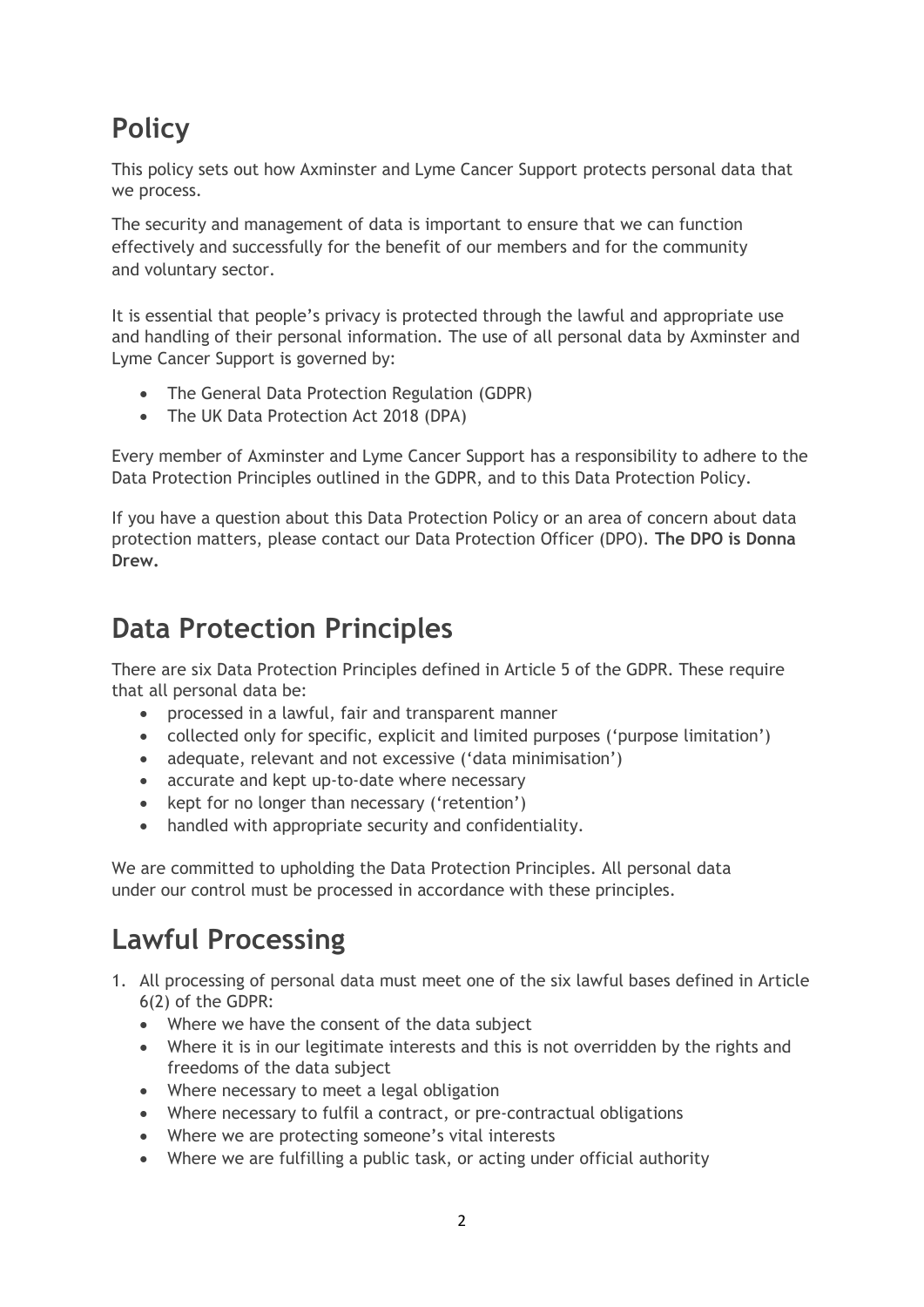2. Any special category data (sensitive types of personal data as defined in Article 9(1) of the GDPR) must further be processed only in the line with one of the conditions specified in Article 9(2).

3. The most appropriate lawful basis will be noted in the Data Processing Register. (See below - Accountability).

4. Where processing is based on consent, the data subject has the option to easily withdraw their consent.

5. Where electronic direct marketing communications are being sent, the recipient should have the option to opt-out in each communication sent, and this choice should be recognised and adhered to by us.

## **Data Minimisation and Control**

1. The data collection processes will be regularly reviewed by the Trustees to ensure that personal data collected and processed is kept to a minimum.

2. We will keep the personal data that we collect, use and share to the minimum amount required to be adequate for its purpose.

3. Where we do not have a legal obligation to retain some personal data, we will consider whether there is a business need to hold it.

4. We will retain personal data only for as long as it is necessary to meet its purpose.

5. In the case of sharing personal data with any third party, only the data that is necessary to fulfil the purpose of sharing will be disclosed.

6. Anonymisation of personal data stored or transferred should be considered where doing so is a possibility.

### **Accountability**

1. Axminster and Lyme Cancer Support will maintain a Data Processing Register as required by Article 30 of the GDPR to document regular processing activities.

2. The 'Data Protection Officer' (DPO) has the specific responsibility of overseeing data protection and ensuring that we comply with the data protection principles and relevant legislation. (see below - Role of the Data Protection Officer).

3. The DPO will ensure that the Data Processing Register is kept up to date and demonstrates how the data protection principles are adhered to by our activities. Individual members of staff have a duty to contribute to ensure that the measures outlined in the Register are accurately reflected in our practice.

4. The Trustees monitor our compliance with relevant policies and regulatory requirements in respect of data protection as part of our Data Management Strategy.

5. All employees, volunteers, consultants, partners or other parties who will be handling personal data on behalf of Axminster and Lyme Cancer Support will be appropriately trained and supervised where necessary.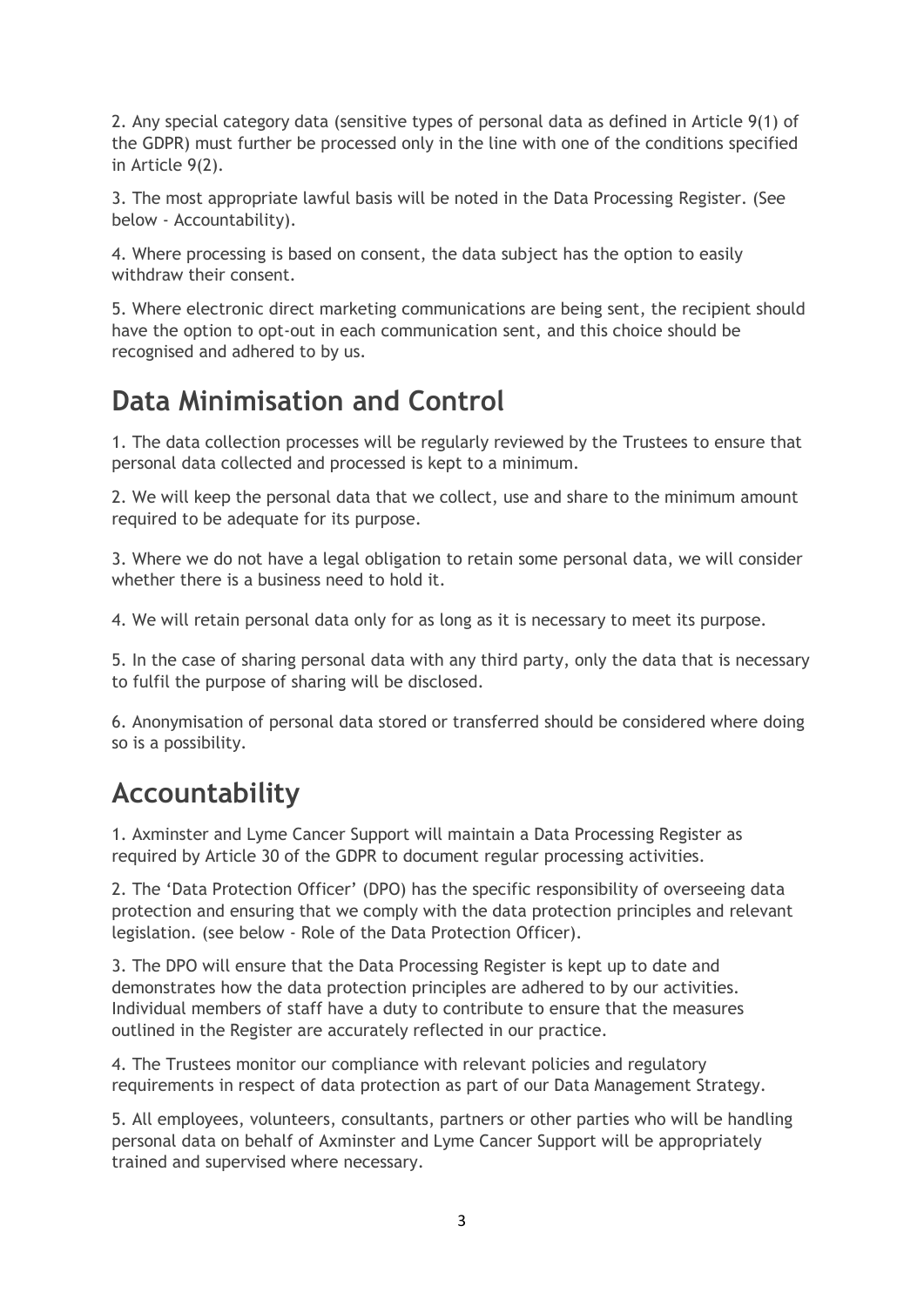6. The collection, storage, use and sharing of personal data will be regularly reviewed by the Data Protection Officer and the Trustees.

7. We will adhere to relevant codes of conduct where they have been identified and discussed as appropriate.

8. Where there is likely to be a high risk to individuals rights and freedoms due to a processing activity, we will first undertake a Data Protection Impact Assessment (DPIA) and consult with the Information Commissioner's Office (ICO) prior to processing if necessary.

### **Use of Processors**

1. Axminster and Lyme Cancer Support must only appoint processors who can provide sufficient guarantees around compliance with the GDPR and that the rights of data subjects will be protected.

2. Where a processor can demonstrate that they adhere to approved codes of conduct or certification schemes, this should be taken into consideration for choice of supplier.

3. Where Axminster and Lyme Cancer Support uses a processor, a written contract with compulsory terms as set out in Article 28 of the GDPR must be in place (plus any additional requirements that we determine). Processors can only act on the instruction of Axminster and Lyme Cancer Support.

# **Organisational Measures**

1. All devices owned by Axminster and Lyme Cancer Support will have hardware encryption set up by default where possible, including laptops, mobile devices and removable media.

2. All staff, contractors, temporary workers, consultants, partners or anyone else working on behalf of Axminster and Lyme Cancer Support and handling personal data are bound by the data protection legislation and this Policy.

3. Where any contractor, temporary worker, consultant, or anyone else working on behalf of Axminster and Lyme Cancer Support fails in their obligations under this Policy, they shall indemnify Axminster and Lyme Cancer Support against any cost, liabilities, damages, loss, claims or proceedings that may arise from that failure.

# **Role of The Data Protection Officer**

1. The Data Protection Officer role is assigned to a member of staff on a voluntary basis i.e. we are not legally obliged to have a DPO. We have chosen to do so as part of demonstrating our accountability and ensuring our compliance with data protection requirements.

2. The DPO assists Axminster and Lyme Cancer Support to:

- monitor our internal compliance
- inform and advise on our data protection obligations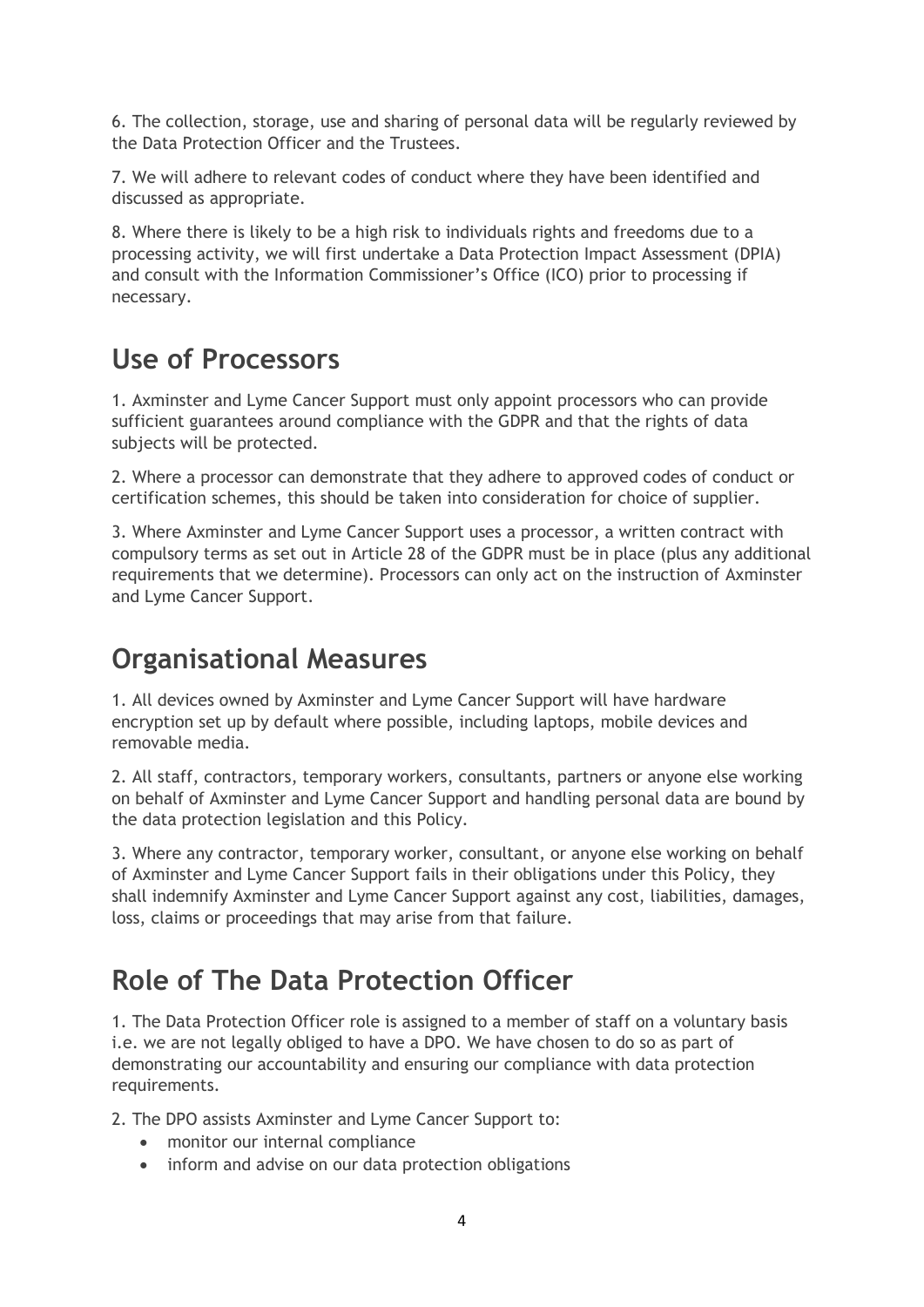- provide advice regarding Data Protection Impact Assessments
- act as a contact point for data subjects and the ICO.

3. The DPO advises the Trustees on data protection matters.

4. The DPO is easily accessible as a point of contact for data protection issues and is identified as the point of contact in our privacy notice and other external material.

5. The DPO identifies, organises and delivers training for Axminster and Lyme Cancer Support personnel.

6. The DPO is required to have appropriate knowledge of data protection law and best practice and is provided with adequate resources to help them carry out their role.

7. The DPO is nominally responsible for carrying out responses to requests made by data subjects, reporting breaches and drawing up policies and procedures.

### **Procedures for Staff and Volunteers**

While this policy helps us to demonstrate how we seek to comply with data protection legislation and be accountable for our actions, all personnel must comply with these procedures for processing or transmitting personal data.

- Always treat people's personal information with integrity and confidentiality. Don't hand out personal details just because someone asks you to.
- Where personal data exists as hard copy, it should be stored in a locked box, drawer or cabinet, and not left where anyone could access it.
- The transfer of hard copies should be passed directly to the recipient.
- The loss or theft of any device should be reported as soon as possible to the DPO, Systems Administrator or Head of Information Management.
- Take care when connecting to public wi-fi connections, as these can expose your connection to interception. If you are not sure if a connection is secure, do not connect to it.
- If you are thinking of sending marketing to individuals, consult with the DPO first, as there are certain laws that apply to electronic direct marketing. This could include anything that promotes the aims or purpose of Axminster and Lyme Cancer Support, including promoting an event or seeking engagement.
- Take care to email the intended recipient (especially where email address autocomplete is turned on). Use the 'bcc' field for emailing several people where using 'to' or 'cc' is not needed.
- These procedures and policies also apply to the use of remote access to Axminster and Lyme Cancer Support cloud systems. If you are using your own device to access personal data ensure that your device has a firewall and is password protected.
- If you do have a question or are unsure about any of these procedures, contact the Data Protection Officer.

### **Rights of Data Subjects**

1. Under data protection laws, data subjects have certain rights: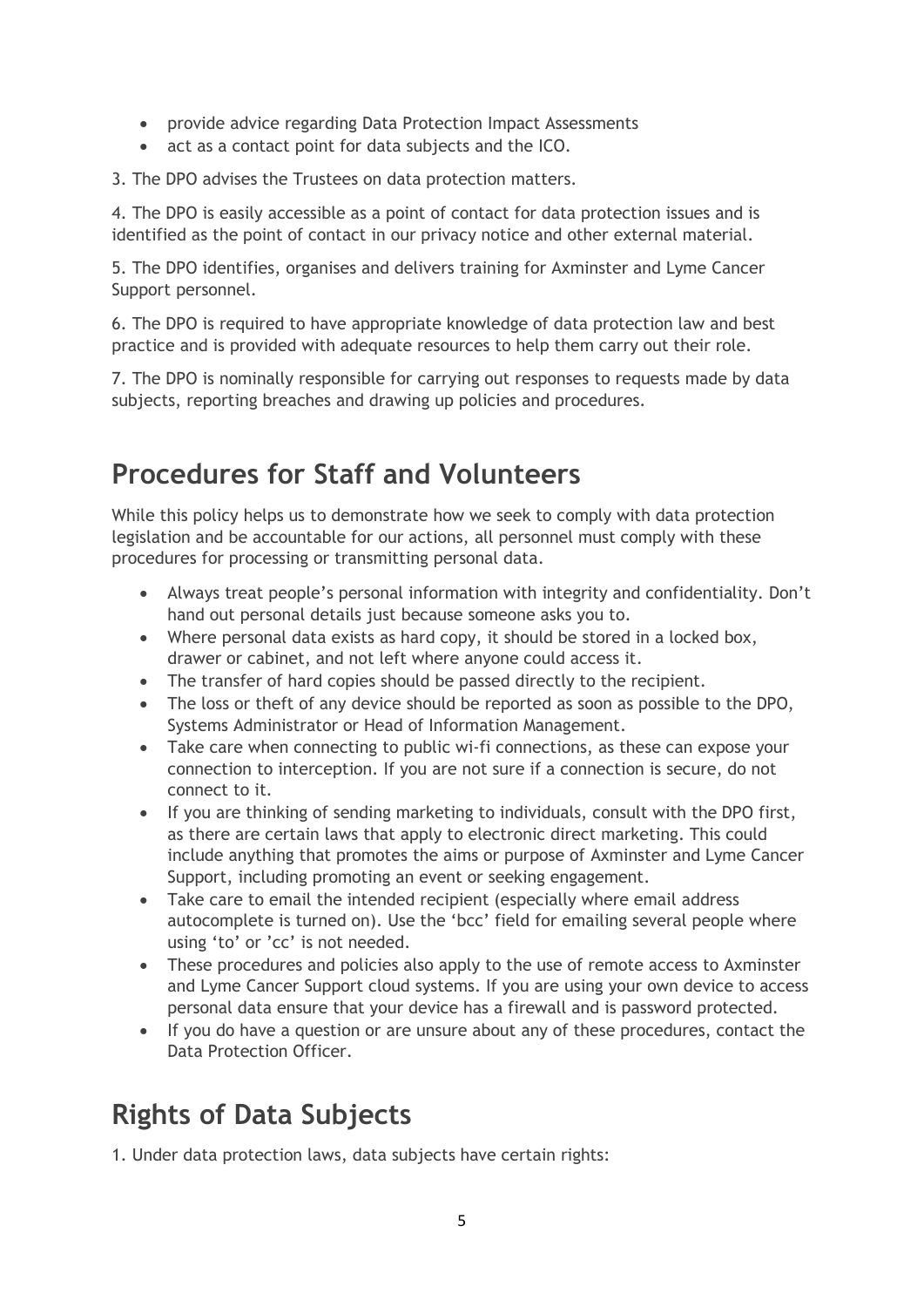- Right to be informed. The right to be told how their personal data is used in clear and transparent language.
- Right of access. The right to know and have access to the personal data we hold about them.
- Right to data portability. The right to receive their data in a common and machinereadable electronic format.
- Right to be forgotten. The right to have their personal data erased.
- Right to rectification. The right to have their personal data corrected where it is inaccurate or incomplete.
- Right to object. The right to complain and to object to processing.
- Right to purpose limitation. The right to limit the extent of the processing of their personal data.
- Rights related to automated decision-making and profiling. The right not to be subject to decisions without human involvement.

2. We will uphold individuals' rights under data protection laws and allow them to exercise their rights over the personal data we hold about them. Privacy information will acknowledge these rights and explain how individuals can exercise them. Most rights are not absolute, and the individual will be able to exercise them depending on the circumstances, and exemptions may apply in some cases.

3. Any request in respect of these rights should be made in writing to admin@axminsterandlymecancersupport.co.uk.

4. There is no fee for facilitating a request, unless it is 'manifestly unfounded or excessive' in which case administrative costs can be recovered.

5. Requests that are 'manifestly unfounded or excessive' can be refused.

6. We will take reasonable measures to require individuals to prove their identity where it is not obvious that they are the data subject.

7. We will respond to the request within one month from the date of request or being able to identify the person, unless it is particularly complex (in which case we will respond in no longer than 90 days).

8. The DPO will ensure that required actions are taken and that the appropriate response is facilitated within the deadline.

9. The DPO will draw up procedures for responding to requests where necessary, for example, for facilitating Subject Access Requests.

#### **Reporting of Breaches**

1. A personal data breach means a breach of security leading to the accidental or unlawful destruction, loss, alteration, unauthorised disclosure of, or access to, personal data.

2. All personnel should be vigilant and able to identify a suspected personal data breach. A breach could include:

• loss or theft of devices or data, including information stored on USB drives or on paper